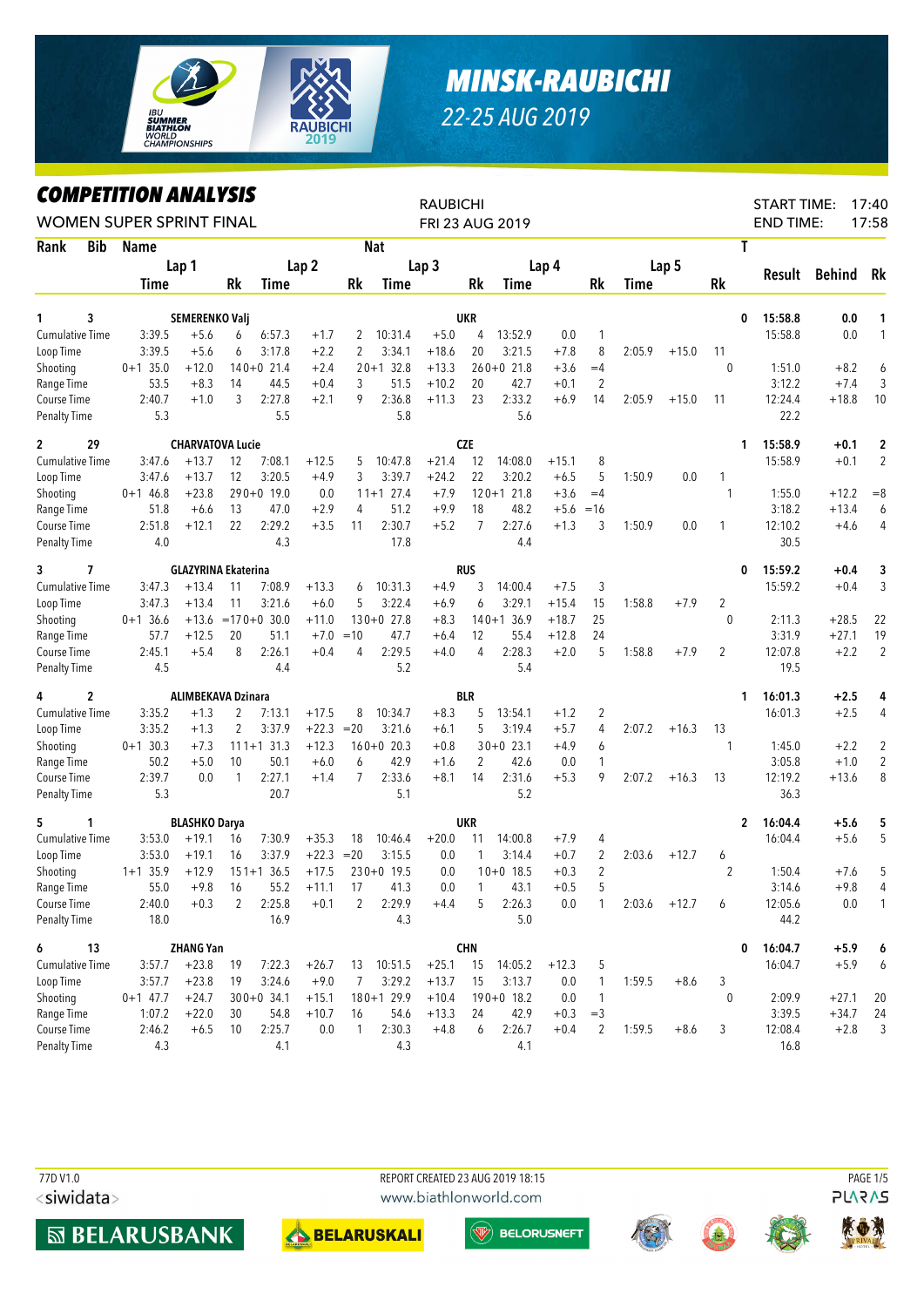| Bib<br>Rank                        | <b>Name</b><br>Lap 1 |                                  | <b>Nat</b>       |                        |                    |              |                      |                  |                  |                        |                    | Τ              |        |         |              |                    |                    |              |
|------------------------------------|----------------------|----------------------------------|------------------|------------------------|--------------------|--------------|----------------------|------------------|------------------|------------------------|--------------------|----------------|--------|---------|--------------|--------------------|--------------------|--------------|
|                                    |                      |                                  | Lap <sub>2</sub> |                        |                    |              | Lap <sub>3</sub>     |                  |                  | Lap 4                  |                    |                |        | Lap 5   |              | Result             | <b>Behind</b>      | Rk           |
|                                    | Time                 |                                  | Rk               | Time                   |                    | Rk           | Time                 |                  | Rk               | Time                   |                    | Rk             | Time   |         | Rk           |                    |                    |              |
| 25<br>7                            |                      | VISHNEVSKAYA Galina              |                  |                        |                    |              |                      |                  | <b>KAZ</b>       |                        |                    |                |        |         | 0            | 16:11.4            | $+12.6$            | 7            |
| <b>Cumulative Time</b>             | 3:45.9               | $+12.0$                          | 10               | 7:10.7                 | $+15.1$            | 7            | 10:39.4              | $+13.0$          | 7                | 14:05.4                | $+12.5$            | 6              |        |         |              | 16:11.4            | $+12.6$            | 7            |
| Loop Time                          | 3:45.9               | $+12.0$                          | 10               | 3:24.8                 | $+9.2$             | 8            | 3:28.7               | $+13.2$          | 14               | 3:26.0                 | $+12.3$            | 11             | 2:06.0 | $+15.1$ | 12           |                    |                    |              |
| Shooting                           | $0+0$ 23.2           | $+0.2$                           |                  | $20+0$ 27.1            | $+8.1$             |              | $70+0$ 29.0          | $+9.5$           |                  | $180+0$ 26.9           | $+8.7$             | 16             |        |         | 0            | 1:46.2             | $+3.4$             | 3            |
| Range Time                         | 46.9                 | $+1.7$                           | $=$ 3            | 52.7                   | $+8.6$             | 14           | 48.2                 | $+6.9$           | $=14$            | 48.0                   | $+5.4$             | 15             |        |         |              | 3:15.8             | $+11.0$            | 5            |
| Course Time                        | 2:54.6               | $+14.9$                          | 26               | 2:27.0                 | $+1.3$             | $=$ 5        | 2:35.5               | $+10.0 = 18$     |                  | 2:32.8                 | $+6.5$             | 12             | 2:06.0 | $+15.1$ | 12           | 12:35.9            | $+30.3$            | 15           |
| <b>Penalty Time</b>                | 4.4                  |                                  |                  | 5.1                    |                    |              | 5.0                  |                  |                  | 5.2                    |                    |                |        |         |              | 19.7               |                    |              |
| 8<br>4                             |                      | <b>SEMERENKO Vita</b>            |                  |                        |                    |              |                      |                  | <b>UKR</b>       |                        |                    |                |        |         | 1            | 16:11.9            | $+13.1$            | 8            |
| <b>Cumulative Time</b>             | 3:58.9               | $+25.0$                          | 21               | 7:26.3                 | $+30.7$            | 16           | 10:44.9              | $+18.5$          | 10               | 14:07.8                | $+14.9$            | 7              |        |         |              | 16:11.9            | $+13.1$            | 8            |
| Loop Time                          | 3:58.9               | $+25.0$                          | 21               | 3:27.4                 | $+11.8$            | 11           | 3:18.6               | $+3.1$           | 3                | 3:22.9                 | $+9.2$             | 9              | 2:04.1 | $+13.2$ | 8            |                    |                    |              |
| Shooting                           | $1+1$ 37.3           | $+14.3$                          |                  | $200+0$ 29.3           | $+10.3$            |              | $110+0$ 22.3         | $+2.8$           |                  | $40+0$ 23.2            | $+5.0$             | $\overline{7}$ |        |         | -1           | 1:52.1             | $+9.3$             | 7            |
| Range Time                         | 58.1                 | $+12.9$                          | 21               | 51.7                   | $+7.6$             | 13           | 44.2                 | $+2.9$           | 5                | 46.1                   | $+3.5$             | 12             |        |         |              | 3:20.1             | $+15.3$            | 8            |
| Course Time                        | 2:41.1               | $+1.4$                           | 4                | 2:31.1                 | $+5.4$             | 18           | 2:29.4               | $+3.9$           | 3                | 2:32.1                 | $+5.8$             | 11             | 2:04.1 | $+13.2$ | 8            | 12:17.8            | $+12.2$            | $=6$         |
| <b>Penalty Time</b>                | 19.7                 |                                  |                  | 4.6                    |                    |              | 5.0                  |                  |                  | 4.7                    |                    |                |        |         |              | 34.0               |                    |              |
| 12<br>9<br><b>Cumulative Time</b>  | 4:07.1               | <b>KUKLINA Larisa</b><br>$+33.2$ | 23               | 7:32.6                 | $+37.0$            | 19           | 10:50.7              | $+24.3$          | <b>RUS</b><br>13 | 14:09.1                | $+16.2$            | 9              |        |         | 1            | 16:12.6<br>16:12.6 | $+13.8$<br>$+13.8$ | 9<br>9       |
| Loop Time                          | 4:07.1               | $+33.2$                          | 23               | 3:25.5                 | $+9.9$             | 9            | 3:18.1               | $+2.6$           | 2                | 3:18.4                 | $+4.7$             | 3              | 2:03.5 | $+12.6$ | 5            |                    |                    |              |
| Shooting                           | $1+1$ 45.7           | $+22.7$                          |                  | $280+0$ 29.4           | $+10.4$            |              | $120+0$ 24.4         | $+4.9$           |                  | $60+0$ 23.9            | $+5.7$             | 9              |        |         | 1            | 2:03.4             | $+20.6$            | 17           |
| Range Time                         | 1:04.0               | $+18.8$                          | 26               | 51.6                   | $+7.5$             | 12           | 45.3                 | $+4.0$           | 7                | 45.7                   | $+3.1$             | 10             |        |         |              | 3:26.6             | $+21.8$            | 13           |
| Course Time                        | 2:45.6               | $+5.9$                           | 9                | 2:29.8                 | $+4.1$             | 13           | 2:28.6               | $+3.1$           | $\overline{2}$   | 2:28.4                 | $+2.1$             | 6              | 2:03.5 | $+12.6$ | 5            | 12:15.9            | $+10.3$            | 5            |
| <b>Penalty Time</b>                | 17.5                 |                                  |                  | 4.1                    |                    |              | 4.2                  |                  |                  | 4.3                    |                    |                |        |         |              | 30.1               |                    |              |
| 10<br>5                            |                      | <b>BENDIKA Baiba</b>             |                  |                        |                    |              |                      |                  | LAT              |                        |                    |                |        |         | 1            | 16:13.2            | +14.4              | 10           |
| <b>Cumulative Time</b>             | 3:38.0               | $+4.1$                           | 4                | 7:27.7                 | $+32.1$            | 17           | 10:51.0              | $+24.6$          | 14               | 14:12.2                | $+19.3$            | $=11$          |        |         |              | 16:13.2            | $+14.4$            | 10           |
| Loop Time                          | 3:38.0               | $+4.1$                           | 4                | 3:49.7                 | $+34.1$            | 28           | 3:23.3               | $+7.8$           | 7                | 3:21.2                 | $+7.5$             | 7              | 2:01.0 | $+10.1$ | 4            |                    |                    |              |
| Shooting                           | $0+0$ 26.7           | $+3.7$                           |                  | $71+1$ 36.1            | $+17.1$            |              | $220+0$ 25.0         | $+5.5$           |                  | $80 + 0$ 19.0          | $+0.8$             | 3              |        |         | -1           | 1:46.8             | $+4.0$             | 4            |
| Range Time                         | 50.5                 | $+5.3$                           | 11               | 59.6                   | $+15.5$            | 24           | 46.3                 | $+5.0$           | 9                | 45.3                   | $+2.7$             | 7              |        |         |              | 3:21.7             | $+16.9$            | 11           |
| Course Time<br><b>Penalty Time</b> | 2:42.7<br>4.8        | $+3.0$                           | 6                | 2:30.3<br>19.8         | $+4.6$             | 15           | 2:32.7<br>4.3        | $+7.2$           | 11               | 2:31.1<br>4.8          | $+4.8$             | $\overline{7}$ | 2:01.0 | $+10.1$ | 4            | 12:17.8<br>33.7    | $+12.2$            | $=6$         |
|                                    |                      |                                  |                  |                        |                    |              |                      |                  |                  |                        |                    |                |        |         |              |                    |                    |              |
| 15<br>11                           |                      | <b>TANG Jialin</b>               |                  |                        |                    |              |                      |                  | <b>CHN</b>       |                        |                    |                |        |         | 0            | 16:20.9            | $+22.1$            | 11           |
| <b>Cumulative Time</b>             | 3:40.4               | $+6.5$                           | 7<br>7           | 7:01.9                 | $+6.3$             | 3<br>4       | 10:26.4<br>3:24.5    | 0.0              | 1<br>$=8$        | 14:12.2                | $+19.3$            | $=11$          |        |         |              | 16:20.9            | $+22.1$            | 11           |
| Loop Time                          | 3:40.4<br>$0+0$ 26.5 | $+6.5$<br>$+3.5$                 |                  | 3:21.5<br>$=50+0$ 30.6 | $+5.9$<br>$+11.6$  |              | $150+0$ 24.5         | $+9.0$<br>$+5.0$ |                  | 3:45.8<br>$70 + 144.5$ | $+32.1$<br>$+26.3$ | 24<br>29       | 2:08.7 | $+17.8$ | 16<br>0      | 2:06.1             | $+23.3$            | 19           |
| Shooting<br>Range Time             | 48.7                 | $+3.5$                           | 9                | 50.2                   | $+6.1$             | $=7$         | 46.1                 | $+4.8$           | 8                | 1:06.5                 | $+23.9$            | 29             |        |         |              | 3:31.5             | $+26.7$            | 18           |
| <b>Course Time</b>                 | 2:47.6               | $+7.9$                           | 14               | 2:25.9                 | $+0.2$             | 3            | 2:33.1               | $+7.6$           | 13               | 2:33.6                 | $+7.3$             | 15             | 2:08.7 | $+17.8$ | 16           | 12:28.9            | $+23.3$            | 11           |
| <b>Penalty Time</b>                | 4.1                  |                                  |                  | 5.4                    |                    |              | 5.3                  |                  |                  | 5.7                    |                    |                |        |         |              | 20.5               |                    |              |
| 12<br>20                           |                      | <b>SOLA Hanna</b>                |                  |                        |                    |              |                      |                  | BLR              |                        |                    |                |        |         | $\mathbf{2}$ | 16:24.6            | $+25.8$            | 12           |
| Cumulative Time                    | 4:04.3               | $+30.4$                          | 22               | 7:19.9                 | $+24.3 = 11$       |              | 10:44.4              | $+18.0$          | 9                | 14:11.9                | $+19.0$            | 10             |        |         |              | 16:24.6            | $+25.8$            | 12           |
| Loop Time                          | 4:04.3               | $+30.4$                          | 22               | 3:15.6                 | 0.0                | 1            | 3:24.5               | $+9.0$           | $=8$             | 3:27.5                 | $+13.8$            | 13             | 2:12.7 | $+21.8$ | 21           |                    |                    |              |
| Shooting                           | $2+1$ 26.9           | $+3.9$                           |                  | $80+0$ 23.6            | $+4.6$             |              | $30+1$ 28.8          | $+9.3$           |                  | $170+1$ 23.5           | $+5.3$             | 8              |        |         | 2            | 1:42.8             | 0.0                | $\mathbf{1}$ |
| Range Time                         | 46.1                 | $+0.9$                           | 2                | 44.1                   | 0.0                | $\mathbf{1}$ | 47.8                 | $+6.5$           | 13               | 46.8                   | $+4.2$             | 14             |        |         |              | 3:04.8             | $0.0\,$            | $\mathbf{1}$ |
| Course Time                        | 2:47.3               | $+7.6$                           | 13               | 2:27.2                 | $+1.5$             | 8            | 2:31.5               | $+6.0$           | 9                | 2:36.0                 | $+9.7$             | 18             | 2:12.7 | $+21.8$ | 21           | 12:34.7            | $+29.1$            | -14          |
| <b>Penalty Time</b>                | 30.9                 |                                  |                  | 4.3                    |                    |              | 5.2                  |                  |                  | 4.7                    |                    |                |        |         |              | 45.1               |                    |              |
| 21<br>13                           |                      | <b>REZTSOVA Kristina</b>         |                  |                        |                    |              |                      |                  | <b>RUS</b>       |                        |                    |                |        |         | $\mathbf{2}$ | 16:38.6            | $+39.8$            | -13          |
| Cumulative Time                    | 3:38.4               | $+4.5$                           | 5                | 7:25.3                 | $+29.7$            | 15           | 10:44.1              | $+17.7$          | 8                | 14:25.6                | $+32.7$            | 13             |        |         |              | 16:38.6            | $+39.8$            | 13           |
| Loop Time                          | 3:38.4               | $+4.5$                           | 5                | 3:46.9                 | $+31.3$            | 26           | 3:18.8               | $+3.3$           | 4                | 3:41.5                 | $+27.8$            | 23             | 2:13.0 | $+22.1$ | 22           |                    |                    |              |
| Shooting                           | $0+0$ 23.0<br>45.2   | 0.0                              |                  | $11+1$ 42.5<br>1:00.8  | $+23.5$<br>$+16.7$ | 25           | $270+0$ 20.2<br>43.6 | $+0.7$           | 3                | $21+1$ 31.5<br>51.7    | $+13.3$<br>$+9.1$  | $= 21$<br>21   |        |         | 2            | 1:57.2<br>3:21.3   | $+14.4$            | 10           |
| Range Time<br>Course Time          | 2:49.1               | 0.0<br>$+9.4$                    | 1<br>15          | 2:28.4                 | $+2.7$             | 10           | 2:30.9               | $+2.3$<br>$+5.4$ | 8                | 2:31.8                 | $+5.5$             | 10             | 2:13.0 | $+22.1$ | 22           | 12:33.2            | $+16.5$<br>$+27.6$ | 10<br>13     |
| <b>Penalty Time</b>                | 4.1                  |                                  |                  | 17.7                   |                    |              | 4.3                  |                  |                  | 18.0                   |                    |                |        |         |              | 44.1               |                    |              |
| 8<br>14                            |                      | <b>SLIVKO Victoria</b>           |                  |                        |                    |              |                      |                  | <b>RUS</b>       |                        |                    |                |        |         | 1            | 16:41.0            | $+42.2$            | - 14         |
| <b>Cumulative Time</b>             | 3:36.8               | $+2.9$                           | 3                | 7:06.1                 | $+10.5$            | 4            | 10:39.2              | $+12.8$          | 6                | 14:33.5                | $+40.6$            | 15             |        |         |              | 16:41.0            | $+42.2$            | -14          |
| Loop Time                          | 3:36.8               | $+2.9$                           | 3                | 3:29.3                 | $+13.7$            | 13           | 3:33.1               | $+17.6$          | 17               | 3:54.3                 | $+40.6$            | 25             | 2:07.5 | $+16.6$ | 14           |                    |                    |              |
| Shooting                           | $0+0$ 27.9           | $+4.9$                           |                  | $100+0$ 28.1           | $+9.1$             |              | $80+0$ 27.5          | $+8.0$           |                  | $131+1$ 36.5           | $+18.3$            | 24             |        |         | 1            | 2:00.0             | $+17.2$            | 14           |
| Range Time                         | 48.2                 | $+3.0$                           | 7                | 50.2                   | $+6.1$             | $=7$         | 51.9                 | $+10.6$          | 21               | 1:00.7                 | $+18.1$            | 28             |        |         |              | 3:31.0             | $+26.2$            | 17           |
| Course Time                        | 2:44.4               | $+4.7$                           | 7                | 2:34.6                 | $+8.9$             | 25           | 2:36.7               | $+11.2$          | 22               | 2:35.7                 | $+9.4$             | 17             | 2:07.5 | $+16.6$ | 14           | 12:38.9            | $+33.3$            | 18           |
| <b>Penalty Time</b>                | 4.2                  |                                  |                  | 4.5                    |                    |              | 4.5                  |                  |                  | 17.9                   |                    |                |        |         |              | 31.1               |                    |              |

77D V1.0 <siwidata>





**MBELARUSBANK** 



 $\overline{\textcircled{\tiny{\textsf{W}}}}$  BELORUSNEFT





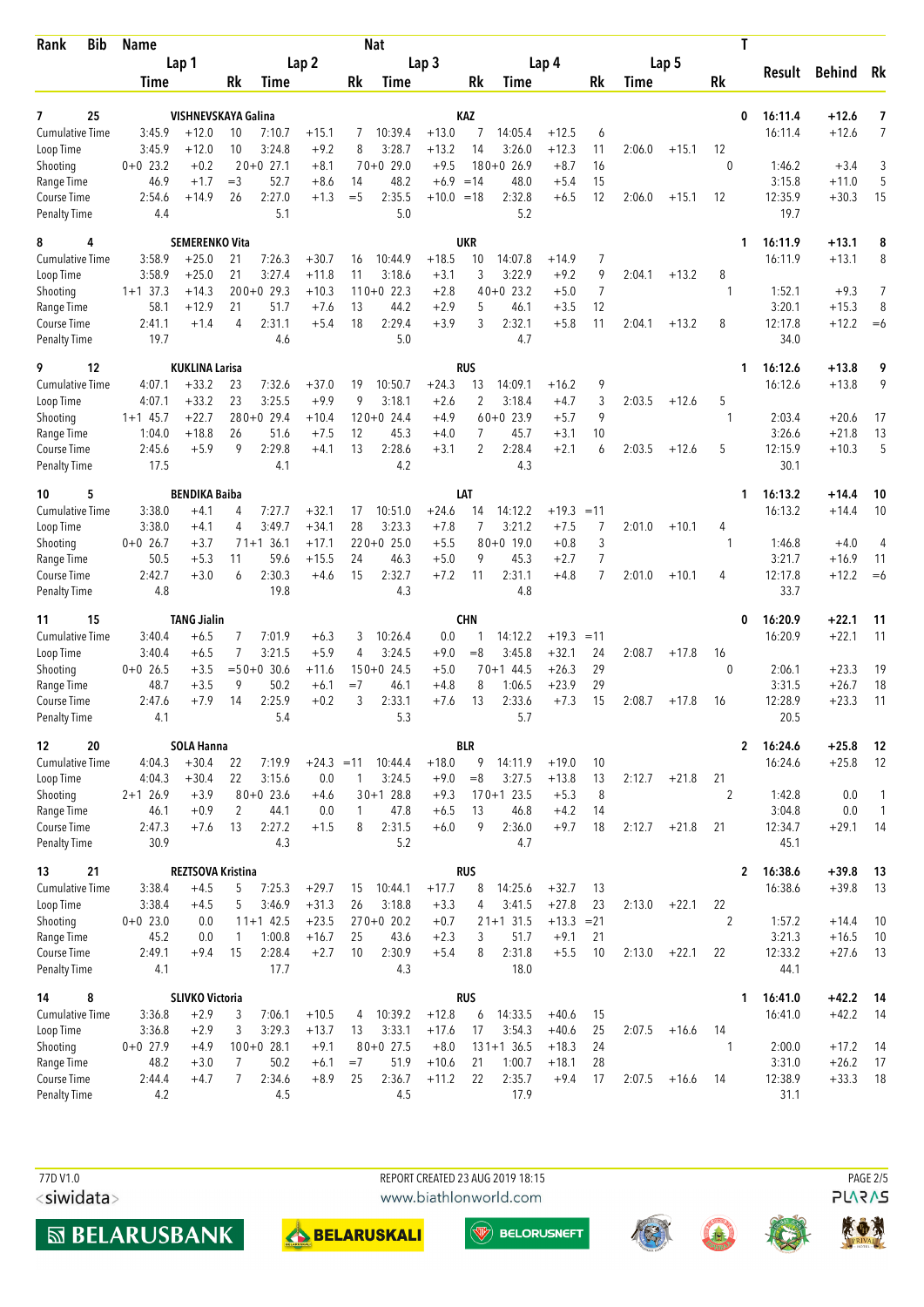| <b>Bib</b><br>Rank                        |  | <b>Name</b><br>Lap 1 |                             |                  |                        |                    |       | Nat                    |                    |            | Τ                      |                    |          |        |         |                    |              |                  |                    |            |
|-------------------------------------------|--|----------------------|-----------------------------|------------------|------------------------|--------------------|-------|------------------------|--------------------|------------|------------------------|--------------------|----------|--------|---------|--------------------|--------------|------------------|--------------------|------------|
|                                           |  |                      |                             | Lap <sub>2</sub> |                        |                    |       |                        | Lap <sub>3</sub>   |            | Lap 4                  | Lap 5              |          |        |         |                    |              | Behind Rk        |                    |            |
|                                           |  | Time                 |                             | Rk               | Time                   |                    | Rk    | Time                   |                    | Rk         | Time                   |                    | Rk       | Time   |         | Rk                 |              | Result           |                    |            |
|                                           |  |                      |                             |                  |                        |                    |       |                        |                    |            |                        |                    |          |        |         |                    |              |                  |                    |            |
| 26<br>15                                  |  |                      | <b>KOCERGINA Natalja</b>    |                  |                        |                    |       |                        |                    | LTU        |                        |                    |          |        |         |                    | 1            | 16:49.7          | +50.9              | 15         |
| <b>Cumulative Time</b>                    |  | 4:09.7               | $+35.8$                     | 25               | 7:37.2                 | $+41.6$            | 22    | 11:05.7                | $+39.3$            | 18         | 14:37.4                | $+44.5$            | 16       |        |         |                    |              | 16:49.7          | $+50.9$            | 15         |
| Loop Time                                 |  | 4:09.7<br>$1+1$ 39.2 | $+35.8$                     | 25               | 3:27.5<br>$230+0$ 30.4 | $+11.9$<br>$+11.4$ | 12    | 3:28.5<br>$140+0$ 31.1 | $+13.0$            | $=12$      | 3:31.7<br>$230+0$ 33.9 | $+18.0$<br>$+15.7$ | 17<br>23 | 2:12.3 | $+21.4$ | 20<br>1            |              |                  | $+31.8$            |            |
| Shooting<br>Range Time                    |  | 1:01.0               | $+16.2$<br>$+15.8$          | 24               | 53.5                   | $+9.4$             | 15    | 51.3                   | $+11.6$<br>$+10.0$ | 19         | 54.3                   | $+11.7$            | 23       |        |         |                    |              | 2:14.6<br>3:40.1 | $+35.3$            | 24<br>26   |
| Course Time                               |  | 2:50.9               | $+11.2$                     | 20               | 2:29.7                 | $+4.0$             | 12    | 2:32.8                 | $+7.3$             | 12         | 2:32.9                 | $+6.6$             | 13       | 2:12.3 | $+21.4$ | 20                 |              | 12:38.6          | $+33.0$            | 16         |
| <b>Penalty Time</b>                       |  | 17.8                 |                             |                  | 4.3                    |                    |       | 4.4                    |                    |            | 4.5                    |                    |          |        |         |                    |              | 31.0             |                    |            |
| 16<br>16                                  |  |                      | <b>TKADLECOVA Anna</b>      |                  |                        |                    |       |                        |                    | <b>CZE</b> |                        |                    |          |        |         |                    | 1            | 16:51.1          | $+52.3$            | 16         |
| Cumulative Time                           |  | 3:51.1               | $+17.2$                     | 14               | 7:18.3                 | $+22.7$            | 10    | 11:09.8                | $+43.4$            | 20         | 14:41.6                | $+48.7$            | 17       |        |         |                    |              | 16:51.1          | $+52.3$            | 16         |
| Loop Time                                 |  | 3:51.1               | $+17.2$                     | 14               | 3:27.2                 | $+11.6$            | 10    | 3:51.5                 | $+36.0$            | 25         | 3:31.8                 | $+18.1$            | 18       | 2:09.5 | $+18.6$ | 17                 |              |                  |                    |            |
| Shooting                                  |  | $0+1$ 36.5           | $+13.5$                     |                  | $160+0$ 25.3           | $+6.3$             |       | $41+1$ 31.5            | $+12.0$            |            | $240+0$ 28.2           | $+10.0$            | 18       |        |         | 1                  |              | 2:01.5           | $+18.7$            | 15         |
| Range Time                                |  | 56.7                 | $+11.5$                     | 19               | 51.1                   | $+7.0$             | $=10$ | 57.9                   | $+16.6$            | 28         | 48.4                   | $+5.8$             | 18       |        |         |                    |              | 3:34.1           | $+29.3$            | 20         |
| Course Time                               |  | 2:50.1               | $+10.4$                     | 18               | 2:31.7                 | $+6.0$             | 20    | 2:35.5                 | $+10.0 = 18$       |            | 2:39.0                 | $+12.7$            | 22       | 2:09.5 | $+18.6$ | 17                 |              | 12:45.8          | $+40.2$            | 20         |
| <b>Penalty Time</b>                       |  | 4.3                  |                             |                  | 4.4                    |                    |       | 18.1                   |                    |            | 4.4                    |                    |          |        |         |                    |              | 31.2             |                    |            |
| 17<br>22                                  |  |                      | <b>KO Eunjung</b>           |                  |                        |                    |       |                        |                    | <b>KOR</b> |                        |                    |          |        |         |                    | 0            | 16:53.9          | $+55.1$            | 17         |
| <b>Cumulative Time</b>                    |  | 3:48.5               | $+14.6$                     | 13               | 7:19.9                 | $+24.3$            | $=11$ | 11:00.8                | $+34.4$            | 16<br>23   | 14:32.7                | $+39.8$            | 14       |        |         |                    |              | 16:53.9          | $+55.1$            | 17         |
| Loop Time                                 |  | 3:48.5               | $+14.6$                     | 13               | 3:31.4<br>$90+0$ 28.9  | $+15.8$            | 15    | 3:40.9                 | $+25.4$            |            | 3:31.9<br>$270+0$ 24.4 | $+18.2$            | 19       | 2:21.2 | $+30.3$ | 28<br>$\mathbf{0}$ |              |                  |                    |            |
| Shooting<br>Range Time                    |  | $0+0$ 27.5<br>48.0   | $+4.5$<br>$+2.8$            | 6                | 50.6                   | $+9.9$<br>$+6.5$   | 9     | $90+1$ 34.2<br>55.8    | $+14.7$<br>$+14.5$ | 25         | 45.8                   | $+6.2$<br>$+3.2$   | 12<br>11 |        |         |                    |              | 1:55.0<br>3:20.2 | $+12.2$<br>$+15.4$ | $= 8$<br>9 |
| Course Time                               |  | 2:55.9               | $+16.2$                     | 27               | 2:36.1                 | $+10.4$            | 26    | 2:40.1                 | $+14.6$            | 26         | 2:41.4                 | $+15.1$            | 26       | 2:21.2 | $+30.3$ | 28                 |              | 13:14.7          | $+1:09.1$          | 27         |
| <b>Penalty Time</b>                       |  | 4.6                  |                             |                  | 4.7                    |                    |       | 5.0                    |                    |            | 4.7                    |                    |          |        |         |                    |              | 19.0             |                    |            |
| 18<br>14                                  |  |                      | <b>ABRAMOVA Olga</b>        |                  |                        |                    |       |                        |                    | <b>UKR</b> |                        |                    |          |        |         |                    | 2            | 16:53.9          | $+55.1$            | 18         |
| <b>Cumulative Time</b>                    |  | 3:43.1               | $+9.2$                      | 8                | 7:17.1                 | $+21.5$            | 9     | 11:21.8                | $+55.4$            | 22         | 14:48.3                | $+55.4$            | 19       |        |         |                    |              | 16:53.9          | $+55.1$            | 18         |
| Loop Time                                 |  | 3:43.1               | $+9.2$                      | 8                | 3:34.0                 | $+18.4$            | 18    | 4:04.7                 | $+49.2$            | 28         | 3:26.5                 | $+12.8$            | 12       | 2:05.6 | $+14.7$ | 9                  |              |                  |                    |            |
| Shooting                                  |  | $0+0$ 25.9           | $+2.9$                      |                  | $40+0$ 29.2            | $+10.2$            |       | $102+1$ 37.6           | $+18.1$            |            | $280+0$ 25.1           | $+6.9$             | 14       |        |         | 2                  |              | 1:57.8           | $+15.0$            | 11         |
| Range Time                                |  | 48.3                 | $+3.1$                      | 8                | 56.7                   | $+12.6$            | 19    | 57.5                   | $+16.2$            | 26         | 45.5                   | $+2.9$             | 8        |        |         |                    |              | 3:28.0           | $+23.2$            | 14         |
| <b>Course Time</b><br><b>Penalty Time</b> |  | 2:50.0<br>4.8        | $+10.3$                     | 17               | 2:32.3<br>5.0          | $+6.6$             | 22    | 2:35.1<br>32.1         | $+9.6$             | 17         | 2:36.7<br>4.3          | $+10.4$            | 19       | 2:05.6 | $+14.7$ | 9                  |              | 12:39.7<br>46.2  | $+34.1$            | 19         |
| 30<br>19                                  |  |                      | <b>BELCHENKO Yelizaveta</b> |                  |                        |                    |       |                        |                    | KAZ        |                        |                    |          |        |         |                    | 0            | 16:58.7          | $+59.9$            | 19         |
| <b>Cumulative Time</b>                    |  | 3:55.3               | $+21.4$                     | 17               | 7:35.2                 | $+39.6$            | 21    | 11:06.9                | $+40.5$            | 19         | 14:45.4                | $+52.5$            | 18       |        |         |                    |              | 16:58.7          | $+59.9$            | 19         |
| Loop Time                                 |  | 3:55.3               | $+21.4$                     | 17               | 3:39.9                 | $+24.3$            | 22    | 3:31.7                 | $+16.2$            | 16         | 3:38.5                 | $+24.8$            | 21       | 2:13.3 | $+22.4$ | 23                 |              |                  |                    |            |
| Shooting                                  |  | $0+0$ 36.6           | $+13.6$                     |                  | $= 170 + 146.5$        | $+27.5$            |       | $300+0$ 22.4           | $+2.9$             |            | $50 + 131.5$           | $+13.3$            | $= 21$   |        |         | $\theta$           |              | 2:17.0           | $+34.2$            | 26         |
| Range Time                                |  | 50.6                 | $+5.4$                      | 12               | 1:01.0                 | $+16.9$            | 26    | 46.4                   | $+5.1$             | 10         | 52.6                   | $+10.0$            | 22       |        |         |                    |              | 3:30.6           | $+25.8$            | 16         |
| Course Time                               |  | 3:00.2               | $+20.5$                     | 29               | 2:34.2                 | $+8.5$             | 24    | 2:40.7                 | $+15.2$            | 27         | 2:41.2                 | $+14.9$            | 25       | 2:13.3 | $+22.4$ | 23                 |              | 13:09.6          | $+1:04.0$          | 26         |
| <b>Penalty Time</b>                       |  | 4.5                  |                             |                  | 4.7                    |                    |       | 4.6                    |                    |            | 4.7                    |                    |          |        |         |                    |              | 18.5             |                    |            |
| 20<br>19                                  |  |                      | POLIAKOVA Terezia           |                  |                        |                    |       |                        |                    | <b>SVK</b> |                        |                    |          |        |         |                    | $\mathbf{2}$ | 17:03.3          | $+1:04.5$          | 20         |
| <b>Cumulative Time</b>                    |  | 3:52.0               | $+18.1$                     | 15               | 7:24.7                 | $+29.1$            | 14    |                        | $11:29.9 + 1:03.5$ | 23         | $14:59.4 + 1:06.5$     |                    | 22       |        |         |                    |              | 17:03.3          | $+1:04.5$          | 20         |
| Loop Time                                 |  | 3:52.0               | $+18.1$                     | 15               | 3:32.7                 | $+17.1$            | 16    | 4:05.2                 | $+49.7$            | 29         | 3:29.5                 | $+15.8$            | 16       | 2:03.9 | $+13.0$ | 7                  |              |                  |                    |            |
| Shooting                                  |  | $0+1$ 33.9           | $+10.9$                     |                  | $130+1$ 35.8           | $+16.8$            |       | $212+1$ 30.6           | $+11.1$            |            | $220+0$ 24.3           | $+6.1 = 10$        |          |        |         | 2                  |              | 2:04.6           | $+21.8$            | 18         |
| Range Time                                |  | 56.5                 | $+11.3$                     | 18               | 58.1                   | $+14.0$            | 23    | 57.7                   | $+16.4$            | 27         | 46.4                   | $+3.8$             | 13       |        |         |                    |              | 3:38.7           | $+33.9$            | 22         |
| Course Time<br><b>Penalty Time</b>        |  | 2:51.3<br>4.2        | $+11.6$                     | 21               | 2:30.1<br>4.5          | $+4.4$             | 14    | 2:34.6<br>32.9         | $+9.1$             | 15         | 2:38.9<br>4.2          | $+12.6$            | 21       | 2:03.9 | $+13.0$ | 7                  |              | 12:38.8<br>45.8  | $+33.2$            | 17         |
| 9<br>21                                   |  |                      | <b>KRYUKO Iryna</b>         |                  |                        |                    |       |                        |                    | <b>BLR</b> |                        |                    |          |        |         |                    | 3            | 17:05.7          | $+1:06.9$          | 21         |
| <b>Cumulative Time</b>                    |  | 4:08.5               | $+34.6$                     | 24               | 7:54.9                 | $+59.3$            | 26    |                        | $11:37.0 + 1:10.6$ | 25         | $14:57.7 + 1:04.8$     |                    | 21       |        |         |                    |              | 17:05.7          | $+1:06.9$          | 21         |
| Loop Time                                 |  | 4:08.5               | $+34.6$                     | 24               | 3:46.4                 | $+30.8$            | 25    | 3:42.1                 | $+26.6$            | 24         | 3:20.7                 | $+7.0$             | 6        | 2:08.0 | $+17.1$ | 15                 |              |                  |                    |            |
| Shooting                                  |  | $1+1$ 41.2           |                             |                  | $+18.2 = 241 + 133.0$  | $+14.0$            |       | $171+1$ 32.1           | $+12.6$            |            | $250+0$ 24.5           | $+6.3$             | 13       |        |         | 3                  |              | 2:10.8           | $+28.0$            | 21         |
| Range Time                                |  | 1:04.1               | $+18.9$                     | 27               | 57.1                   | $+13.0$            | 21    | 52.7                   | $+11.4$            | 22         | 45.1                   | $+2.5$             | 6        |        |         |                    |              | 3:39.0           | $+34.2$            | 23         |
| Course Time                               |  | 2:46.5               | $+6.8$                      | 11               | 2:31.6                 | $+5.9$             | 19    | 2:31.8                 | $+6.3$             | 10         | 2:31.2                 | $+4.9$             | 8        | 2:08.0 | $+17.1$ | 15                 |              | 12:29.1          | $+23.5$            | 12         |
| Penalty Time                              |  | 17.9                 |                             |                  | 17.7                   |                    |       | 17.6                   |                    |            | 4.4                    |                    |          |        |         |                    |              | 57.6             |                    |            |
| 10<br>22                                  |  |                      | ZHURAVOK Yuliia             |                  |                        |                    |       |                        |                    | <b>UKR</b> |                        |                    |          |        |         |                    | $\mathbf{2}$ | 17:09.7          | $+1:10.9$          | - 22       |
| <b>Cumulative Time</b>                    |  | 4:23.3               | $+49.4$                     | 27               |                        | $8:09.5 +1:13.9$   | 28    |                        | $11:36.5 +1:10.1$  | 24         | $14:59.9 + 1:07.0$     |                    | 23       |        |         |                    |              | 17:09.7          | $+1:10.9$          | 22         |
| Loop Time                                 |  | 4:23.3               | $+49.4$                     | 27               | 3:46.2                 | $+30.6$            | 24    | 3:27.0                 | $+11.5$            | 10         | 3:23.4                 | $+9.7$             | 10       | 2:09.8 | $+18.9$ | 18<br>2            |              |                  |                    |            |
| Shooting<br>Range Time                    |  | $2+1$ 43.2<br>1:05.2 | $+20.2$<br>$+20.0$          | 28               | $260+1$ 40.6<br>1:01.1 | $+21.6$<br>$+17.0$ | 27    | $250+0$ 25.5<br>44.1   | $+6.0$<br>$+2.8$   | 4          | $90+0$ 26.6<br>45.6    | $+8.4$<br>$+3.0$   | 15<br>9  |        |         |                    |              | 2:15.9<br>3:36.0 | $+33.1$<br>$+31.2$ | 25<br>21   |
| Course Time                               |  | 2:46.6               | $+6.9$                      | 12               | 2:41.0                 | $+15.3$            | 29    | 2:38.7                 | $+13.2$            | 24         | 2:33.7                 | $+7.4$             | 16       | 2:09.8 | $+18.9$ | 18                 |              | 12:49.8          | $+44.2$            | 21         |
| Penalty Time                              |  | 31.5                 |                             |                  | 4.1                    |                    |       | 4.2                    |                    |            | 4.1                    |                    |          |        |         |                    |              | 43.9             |                    |            |
|                                           |  |                      |                             |                  |                        |                    |       |                        |                    |            |                        |                    |          |        |         |                    |              |                  |                    |            |

<siwidata>





EO

稳

 $\bigcirc$ 

**MBELARUSBANK** 



**W** BELORUSNEFT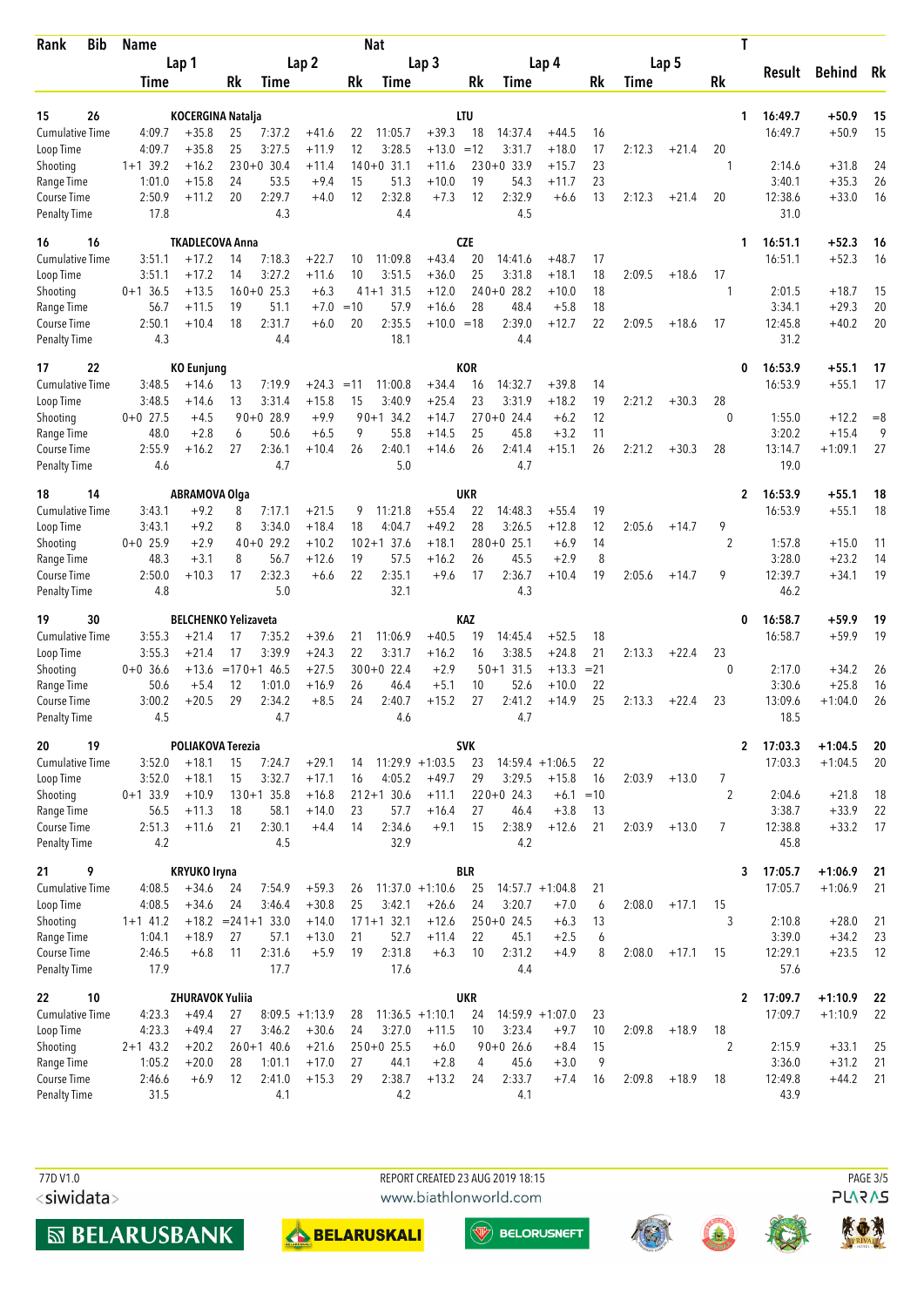| <b>Bib</b><br>Rank                 | Name<br>Lap 1      |                                         |                  |                      |                    |             | <b>Nat</b>           |                        |                  | Τ                    |                    |                |        |         |                |                         |                        |                |
|------------------------------------|--------------------|-----------------------------------------|------------------|----------------------|--------------------|-------------|----------------------|------------------------|------------------|----------------------|--------------------|----------------|--------|---------|----------------|-------------------------|------------------------|----------------|
|                                    |                    |                                         | Lap <sub>2</sub> |                      |                    |             | Lap <sub>3</sub>     |                        | Lap 4            |                      |                    | Lap 5          |        |         | Result         | <b>Behind</b>           | Rk                     |                |
|                                    | Time               |                                         | Rk               | Time                 |                    | Rk          | Time                 |                        | Rk               | Time                 |                    | Rk             | Time   |         | Rk             |                         |                        |                |
| 23                                 |                    | <b>VORONINA Tamara</b>                  |                  |                      |                    |             |                      |                        | <b>RUS</b>       |                      |                    |                |        |         | 1              | 17:12.7                 | $+1:13.9$              |                |
| 6<br><b>Cumulative Time</b>        | 3:33.9             | 0.0                                     | 1                | 6:55.6               | 0.0                | 1           | 10:30.5              | $+4.1$                 | 2                | 14:48.8              | $+55.9$            | 20             |        |         |                | 17:12.7                 | $+1:13.9$              | 23<br>23       |
| Loop Time                          | 3:33.9             | 0.0                                     | 1                | 3:21.7               | $+6.1$             | 6           | 3:34.9               | $+19.4$                | 21               | 4:18.3               | $+1:04.6$          | 30             | 2:23.9 | $+33.0$ | 30             |                         |                        |                |
| Shooting                           | $0+0$ 23.3         | $+0.3$                                  |                  | $30+0$ 25.5          | $+6.5$             |             | $50+1$ 30.2          | $+10.7$                |                  | $201+1$ 53.8         | $+35.6$            | 30             |        |         | 1              | 2:12.8                  | $+30.0$                | 23             |
| Range Time                         | 47.1               | $+1.9$                                  | 5                | 44.3                 | $+0.2$             | 2           | 50.7                 | $+9.4$                 | 17               | 1:17.6               | $+35.0$            | 30             |        |         |                | 3:39.7                  | $+34.9$                | 25             |
| Course Time                        | 2:41.9             | $+2.2$                                  | 5                | 2:31.8               | $+6.1$             | 21          | 2:38.9               | $+13.4$                | 25               | 2:43.3               | $+17.0$            | 28             | 2:23.9 | $+33.0$ | 30             | 12:59.8                 | $+54.2$                | 25             |
| <b>Penalty Time</b>                | 4.9                |                                         |                  | 5.6                  |                    |             | 5.3                  |                        |                  | 17.4                 |                    |                |        |         |                | 33.2                    |                        |                |
| 24<br>27                           |                    | <b>KRUCHINKINA Elena</b>                |                  |                      |                    |             |                      |                        | <b>BLR</b>       |                      |                    |                |        |         | 3              | 17:18.9                 | $+1:20.1$              | 24             |
| Cumulative Time                    | 4:17.8             | $+43.9$                                 | 26               | 7:49.0               | $+53.4$            | 25          | 11:17.5              | $+51.1$                | 21               | $15:13.1 + 1:20.2$   |                    | 25             |        |         |                | 17:18.9                 | $+1:20.1$              | 24             |
| Loop Time                          | 4:17.8             | $+43.9$                                 | 26               | 3:31.2               | $+15.6$            | 14          | 3:28.5               | $+13.0$                | $=12$            | 3:55.6               | $+41.9$            | 27             | 2:05.8 | $+14.9$ | 10             |                         |                        |                |
| Shooting                           | $1+1$ 44.7         | $+21.7$                                 |                  | $270+0$ 34.2         | $+15.2$            |             | $190 + 138.7$        | $+19.2$                |                  | $292+138.0$          | $+19.8$            | 26             |        |         | 3              | 2:35.6                  | $+52.8$                | 30             |
| Range Time<br>Course Time          | 1:07.1<br>2:53.5   | $+21.9$<br>$+13.8$                      | 29<br>25         | 56.2<br>2:30.9       | $+12.1$<br>$+5.2$  | 18<br>17    | 58.8<br>2:25.5       | $+17.5$<br>0.0         | 29<br>1          | 57.3<br>2:27.9       | $+14.7$<br>$+1.6$  | 26<br>4        | 2:05.8 | $+14.9$ | 10             | 3:59.4<br>12:23.6       | $+54.6$<br>$+18.0$     | 30<br>9        |
| Penalty Time                       | 17.2               |                                         |                  | 4.1                  |                    |             | 4.2                  |                        |                  | 30.4                 |                    |                |        |         |                | 55.9                    |                        |                |
| 17<br>25                           |                    | <b>ZHANG Zhaohan</b>                    |                  |                      |                    |             |                      |                        | <b>CHN</b>       |                      |                    |                |        |         | 2              | 17:25.7                 | $+1:26.9$              | 25             |
| <b>Cumulative Time</b>             | 3:55.9             | $+22.0$                                 | 18               | 7:33.6               | $+38.0$            | 20          | 11:01.6              | $+35.2$                | 17               | 15:07.6              | $+1:14.7$          | 24             |        |         |                | 17:25.7                 | $+1:26.9$              | 25             |
| Loop Time                          | 3:55.9             | $+22.0$                                 | 18               | 3:37.7               | $+22.1$            | 19          | 3:28.0               | $+12.5$                | 11               | 4:06.0               | $+52.3$            | 29             | 2:18.1 | $+27.2$ | 25             |                         |                        |                |
| Shooting                           | $0+1$ 41.2         | $+18.2$                                 |                  | $= 240 + 141.1$      | $+22.1$            |             | $260+0$ 30.3         | $+10.8$                |                  | $212+1$ 38.2         | $+20.0$            | 27             |        |         | 2              | 2:30.8                  | $+48.0$                | 27             |
| Range Time                         | 1:01.1             | $+15.9$                                 | 25               | 1:03.2               | $+19.1$            | 28          | 49.1                 | $+7.8$                 | 16               | 58.3                 | $+15.7$            | 27             |        |         |                | 3:51.7                  | $+46.9$                | 29             |
| Course Time                        | 2:50.8             | $+11.1$                                 | 19               | 2:30.5               | $+4.8$             | 16          | 2:34.9               | $+9.4$                 | 16               | 2:37.9               | $+11.6$            | 20             | 2:18.1 | $+27.2$ | 25             | 12:52.2                 | $+46.6$                | 22             |
| <b>Penalty Time</b>                | 4.0                |                                         |                  | 4.0                  |                    |             | 4.0                  |                        |                  | 29.8                 |                    |                |        |         |                | 41.8                    |                        |                |
| 26<br>18                           |                    | <b>MERKUSHYNA Anastasiya</b>            |                  |                      |                    |             |                      |                        | <b>UKR</b>       |                      |                    |                |        |         | 1              | 17:33.8                 | $+1:35.0$              | 26             |
| <b>Cumulative Time</b>             |                    | $4:39.6 +1:05.7$                        | 30               |                      | $8:20.1 + 1:24.5$  | 29          |                      | $11:53.5 + 1:27.1$     | 28               | 15:22.3              | $+1:29.4$          | 27             |        |         |                | 17:33.8                 | $+1:35.0$              | 26             |
| Loop Time                          |                    | $4:39.6 +1:05.7$                        | 30               | 3:40.5               | $+24.9$            | 23          | 3:33.4               | $+17.9$                | 18               | 3:28.8               | $+15.1$            | 14             | 2:11.5 | $+20.6$ | 19<br>1        |                         |                        |                |
| Shooting<br>Range Time             | $1+1$ 32.7<br>55.3 | $+9.7$<br>$+10.1$                       | 17               | $120+1$ 34.4<br>57.0 | $+15.4$<br>$+12.9$ | 20          | $200+1$ 27.9<br>47.2 | $+8.4$<br>$+5.9$       | 11               | $150+0$ 24.3<br>42.9 | $+6.1$<br>$+0.3$   | $=10$<br>$=$ 3 |        |         |                | 1:59.3<br>3:22.4        | $+16.5$<br>$+17.6$     | 13<br>12       |
| Course Time                        | 3:26.1             | $+46.4$                                 | 30               | 2:39.2               | $+13.5$            | 28          | 2:41.9               | $+16.4$                | 28               | 2:41.7               | $+15.4$            | 27             | 2:11.5 | $+20.6$ | 19             | 13:40.4                 | $+1:34.8$              | 30             |
| <b>Penalty Time</b>                | 18.2               |                                         |                  | 4.3                  |                    |             | 4.3                  |                        |                  | 4.2                  |                    |                |        |         |                | 31.0                    |                        |                |
| 23<br>27                           |                    | <b>GHILENKO Alla</b>                    |                  |                      |                    |             |                      |                        | <b>MDA</b>       |                      |                    |                |        |         | 3              | 17:36.1                 | $+1:37.3$              | 27             |
| <b>Cumulative Time</b>             | 4:33.0             | $+59.1$                                 | 28               |                      | $8:06.3 +1:10.7$   | 27          |                      | $11:39.9 + 1:13.5$     | 26               | 15:17.7              | $+1:24.8$          | 26             |        |         |                | 17:36.1                 | $+1:37.3$              | 27             |
| Loop Time                          | 4:33.0             | $+59.1$                                 | 28               | 3:33.3               | $+17.7$            | 17          | 3:33.6               | $+18.1$                | 19               | 3:37.8               | $+24.1$            | 20             | 2:18.4 | $+27.5$ | 26             |                         |                        |                |
| Shooting                           | $3+1$ 38.7         | $+15.7$                                 |                  | $220+0$ 25.7         | $+6.7$             |             | $60+1$ 26.6          | $+7.1$                 |                  | $100+1$ 27.4         | $+9.2$             | 17             |        |         | 3              | 1:58.4                  | $+15.6$                | 12             |
| Range Time                         | 59.4               | $+14.2$                                 | $= 22$           | 47.1                 | $+3.0$             | 5           | 45.1                 | $+3.8$                 | 6                | 48.2                 | $+5.6$             | $=16$          |        |         |                | 3:19.8                  | $+15.0$                | $\overline{7}$ |
| Course Time<br><b>Penalty Time</b> | 2:49.2<br>44.4     | $+9.5$                                  | 16               | 2:41.9<br>4.3        | $+16.2$            | 30          | 2:44.1<br>4.4        | $+18.6$                | 30               | 2:45.4<br>4.2        | $+19.1$            | 30             | 2:18.4 | $+27.5$ | 26             | 13:19.0<br>57.3         | $+1:13.4$              | 28             |
|                                    |                    |                                         |                  |                      |                    |             |                      |                        |                  |                      |                    |                |        |         |                |                         |                        |                |
| 28<br>28<br><b>Cumulative Time</b> | 3:58.5             | <b>LESCINSKAITE Gabriele</b><br>$+24.6$ | 20               | 7:47.3               | $+51.7$            | 24          |                      | $11:48.5 + 1:22.1$     | <b>LTU</b><br>27 | $15:28.5 +1:35.6$    |                    | 28             |        |         |                | 17:47.2<br>1<br>17:47.2 | $+1:48.4$<br>$+1:48.4$ | 28<br>28       |
| Loop Time                          | 3:58.5             | $+24.6$                                 | 20               | 3:48.8               | $+33.2$            | 27          | 4:01.2               | $+45.7$                | 27               | 3:40.0               | $+26.3$            | 22             | 2:18.7 | $+27.8$ | 27             |                         |                        |                |
| Shooting                           | $0+0$ 38.4         | $+15.4$                                 |                  | $210+1$ 45.5         | $+26.5$            |             | $291+1$ 39.0         | $+19.5$                |                  | $300+0$ 30.1         | $+11.9$            | 20             |        |         | 1              | 2:33.0                  | $+50.2$                | 29             |
| Range Time                         | 54.4               | $+9.2$                                  | 15               | 1:06.1               | $+22.0$            | 29          | 59.4                 | $+18.1$                | 30               | 50.5                 | $+7.9$             | 19             |        |         |                | 3:50.4                  | $+45.6$                | 27             |
| Course Time                        | 2:59.4             | $+19.7$                                 | 28               | 2:38.0               | $+12.3$            | 27          | 2:43.7               | $+18.2$                | 29               | 2:45.2               | $+18.9$            | 29             | 2:18.7 | $+27.8$ | 27             | 13:25.0                 | $+1:19.4$              | 29             |
| <b>Penalty Time</b>                | 4.7                |                                         |                  | 4.7                  |                    |             | 18.1                 |                        |                  | 4.3                  |                    |                |        |         |                | 31.8                    |                        |                |
| 11<br>29                           |                    | <b>DMITRIEVA Olga</b>                   |                  |                      |                    |             |                      |                        | <b>RUS</b>       |                      |                    |                |        |         | 7              | 18:21.2                 | $+2:22.4$              | 29             |
| <b>Cumulative Time</b>             | 3:43.6             | $+9.7$                                  | 9                | 7:40.8               | $+45.2$            | 23          |                      | $11:57.1 + 1:30.7$     | 29               | $15:59.6 + 2:06.7$   |                    | 29             |        |         |                | 18:21.2                 | $+2:22.4$              | 29             |
| Loop Time                          | 3:43.6             | $+9.7$                                  | 9                | 3:57.2               | $+41.6$            | 29          |                      | $4:16.3 +1:00.8$       | 30               | 4:02.5               | $+48.8$            | 28             | 2:21.6 | $+30.7$ | 29             |                         |                        |                |
| Shooting                           | $0+0$ 26.5         | $+3.5$                                  |                  | $=52+138.2$          | $+19.2$            |             | $243 + 128.1$        | $+8.6$                 |                  | $162+128.9$          | $+10.7$            | 19             |        |         | $\overline{7}$ | 2:01.7                  | $+18.9$                | -16            |
| Range Time<br>Course Time          | 46.9<br>2:51.9     | $+1.7$<br>$+12.2$                       | $=$ 3<br>23      | 57.7<br>2:27.0       | $+13.6$<br>$+1.3$  | 22<br>$=$ 5 | 53.2<br>2:35.7       | $+11.9$<br>$+10.2$     | 23<br>20         | 50.8<br>2:39.7       | $+8.2$<br>$+13.4$  | 20<br>24       | 2:21.6 | $+30.7$ | 29             | 3:28.6<br>12:55.9       | $+23.8$<br>$+50.3$     | 15<br>23       |
| <b>Penalty Time</b>                | 4.8                |                                         |                  | 32.5                 |                    |             | 47.4                 |                        |                  | 32.0                 |                    |                |        |         |                | 1:56.7                  |                        |                |
| 24<br>30                           |                    | <b>KRUCHINKINA Irina</b>                |                  |                      |                    |             |                      |                        | <b>BLR</b>       |                      |                    |                |        |         |                | 7<br>18:42.2            | $+2:43.4$              | 30             |
| <b>Cumulative Time</b>             |                    | $4:37.3 +1:03.4$                        | 29               |                      | $8:34.8 +1:39.2$   | 30          |                      | $12:31.0 + 2:04.6$     | 30               | $16:26.1 + 2:33.2$   |                    | 30             |        |         |                | 18:42.2                 | $+2:43.4$              | 30             |
| Loop Time                          |                    | $4:37.3 +1:03.4$                        | 29               | 3:57.5               | $+41.9$            | 30          | 3:56.2               | $+40.7$                | 26               | 3:55.1               | $+41.4$            | 26             | 2:16.1 | $+25.2$ | 24             |                         |                        |                |
| Shooting                           | $3+1$ 36.9         | $+13.9$                                 |                  | $191+1$ 45.1         | $+26.1$            |             | $282+1$ 27.2         | $+7.7$                 |                  | $111+142.9$          | $+24.7$            | 28             |        |         | 7              | 2:32.1                  | $+49.3$                | 28             |
| Range Time<br>Course Time          | 59.4<br>2:52.9     | $+14.2 = 22$<br>$+13.2$                 | 24               | 1:06.9<br>2:32.8     | $+22.8$<br>$+7.1$  | 30<br>23    | 48.2<br>2:36.1       | $+6.9 = 14$<br>$+10.6$ | 21               | 57.1<br>2:39.2       | $+14.5$<br>$+12.9$ | 25<br>23       | 2:16.1 | $+25.2$ | 24             | 3:51.6<br>12:57.1       | $+46.8$<br>$+51.5$     | 28<br>24       |
| Penalty Time                       | 45.0               |                                         |                  | 17.8                 |                    |             | 31.9                 |                        |                  | 18.8                 |                    |                |        |         |                | 1:53.5                  |                        |                |
|                                    |                    |                                         |                  |                      |                    |             |                      |                        |                  |                      |                    |                |        |         |                |                         |                        |                |

<siwidata>





**MBELARUSBANK** 



**W** BELORUSNEFT